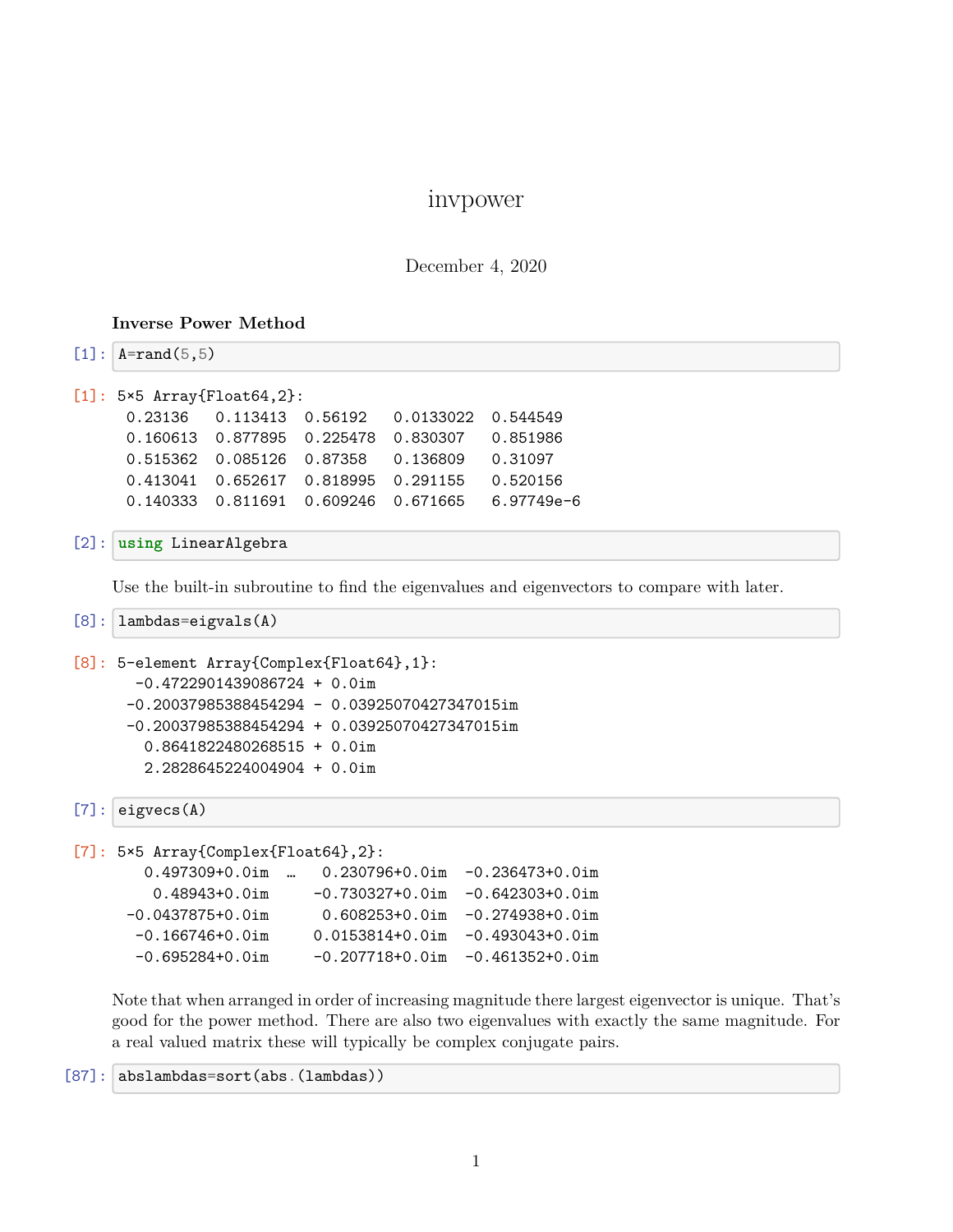[87]: 5-element Array{Float64,1}: 0.2041879125432115 0.2041879125432115 0.4722901439086724 0.8641822480268515 2.2828645224004904

Initialize the power method with a random vector.

 $[11]: |x0=rand(5)|$ 

[11]: 5-element Array{Float64,1}: 0.8822906169615463 0.2548029671535854 0.5273830997510509 0.9375186537807101 0.4717104815647579

$$
[15]:|y1=A*x0
$$

[15]: 5-element Array{Float64,1}: 0.798712335325496 1.6646299536215006

- 1.212049659962275
- 1.480961036301364
- 1.2816437638011955

We will normalize so the  $||x_i||_{\infty} = 1$  at each iteration and further do this in a way that ensures the component of the vector largest in magnitude is always 1 and not, for example, *−*1 instead. To do this we define *k*max to be such that

$$
|y_{i,k_{\max}}| = \max\{|y_{i,k}| : k = 1,\ldots,n\}
$$

where

$$
y_i = \begin{bmatrix} y_{i,1} \\ y_{i,2} \\ \vdots \\ y_{i,n} \end{bmatrix} \in \mathbf{R}^n.
$$

Then setting  $x_i = y_i/y_{i,k_{\text{max}}}$  yields that  $||x_i||_{\infty} = 1$  and moreover that  $x_{i,k_{\text{max}}} = 1$ .

- $[21]$ : | kmax=findmax(abs.(y1))[2]
- [21]: 2

 $[22]$ :  $x1=y1/y1$ [kmax]

```
[22]: 5-element Array{Float64,1}:
       0.47981374694589046
```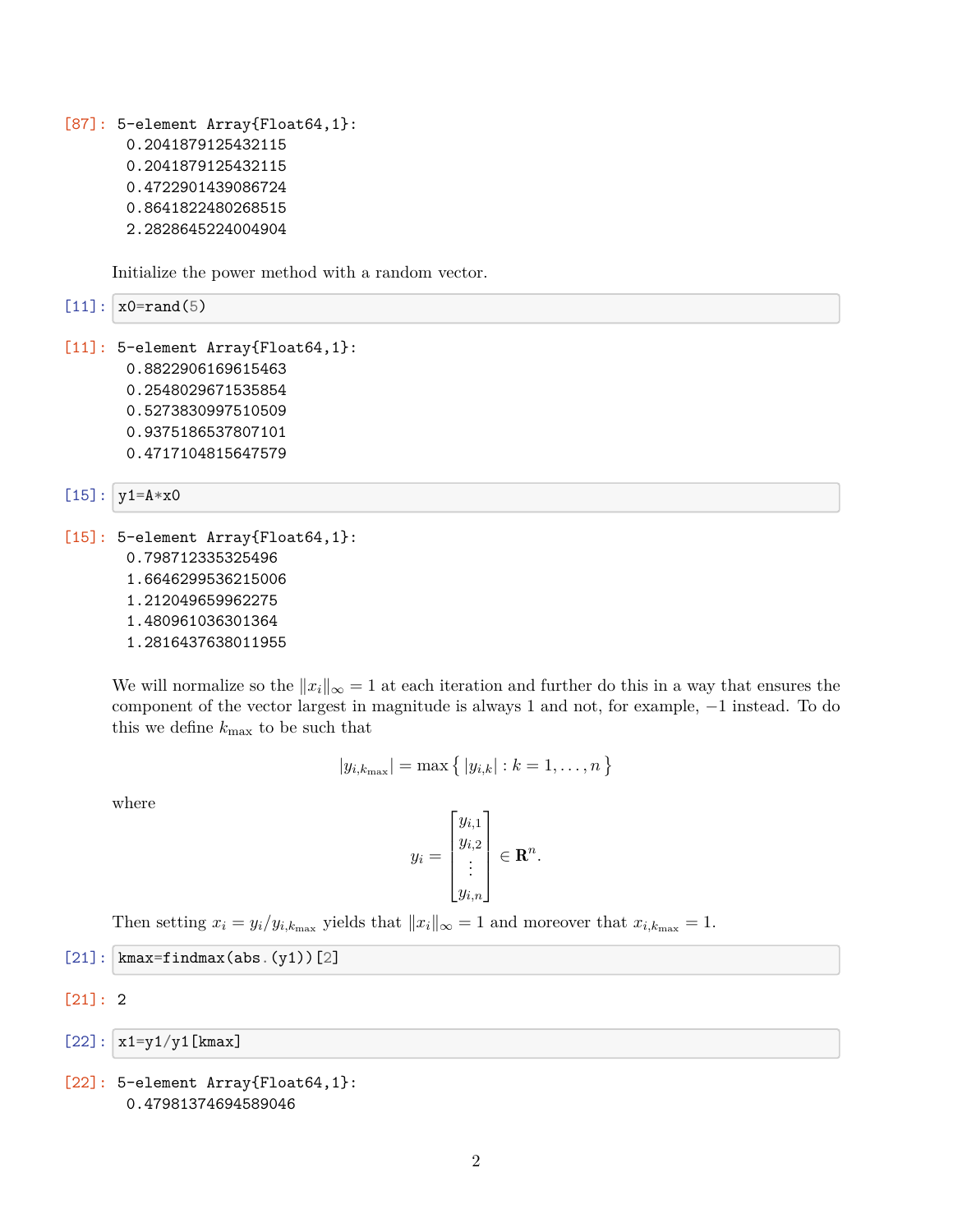```
1.0
0.7281195783635813
0.8896638157203924
0.7699271306592218
```
Iterate the power method 10 times.

 $[26]$ :  $x=x0$ 

```
for i=1:10
    y=A*x
    kmax=findmax(abs.(y))[2]
    x=y/y[kmax]
    println(x)
end
```

```
[0.47981374694589046, 1.0, 0.7281195783635813, 0.8896638157203924,
0.7699271306592218]
[0.42352913874188985, 1.0, 0.5289264641527156, 0.8380307760111602,
0.7638610301543362]
[0.3879766068200443, 1.0, 0.4634064029994363, 0.7886482182235972,
0.7281915544043971]
[0.37527044128282533, 1.0, 0.44149553509162764, 0.7762258561186609,
0.7233757064750967]
[0.3709157826160475, 1.0, 0.43303844167488376, 0.7706985262339578,
0.7198966639101126]
[0.369185589996441, 1.0, 0.4299486120187226, 0.7688134304449762,
0.7189518418968014]
[0.368554841776474, 1.0, 0.42876502543966843, 0.7680633266203791,
0.718520027666751]
[0.3683116774485358, 1.0, 0.4283213187781442, 0.767787819679009,
0.718372441012934]
[0.3682206544148291, 1.0, 0.428152650215911, 0.7676818992240356,
0.71831335110393]
[0.36818599999724166, 1.0, 0.42808897483962133, 0.7676421580468915,
0.7182916591249945]
```
Note that  $x$  converges. This is because the normalization by  $y_{i,k_{\text{max}}}$  ensures the largest component is equal 1. In fact,  $x_i \rightarrow \xi$  where  $\xi$  is an eigenvector of A.

 $[24]$ : x

```
[24]: 5-element Array{Float64,1}:
       0.36818599999724166
       1.0
       0.42808897483962133
       0.7676421580468915
       0.7182916591249945
```
We solve for the eigenvalue corresonding to this approximate eigenvector by solving  $Ax \approx \lambda x$  for  $\lambda$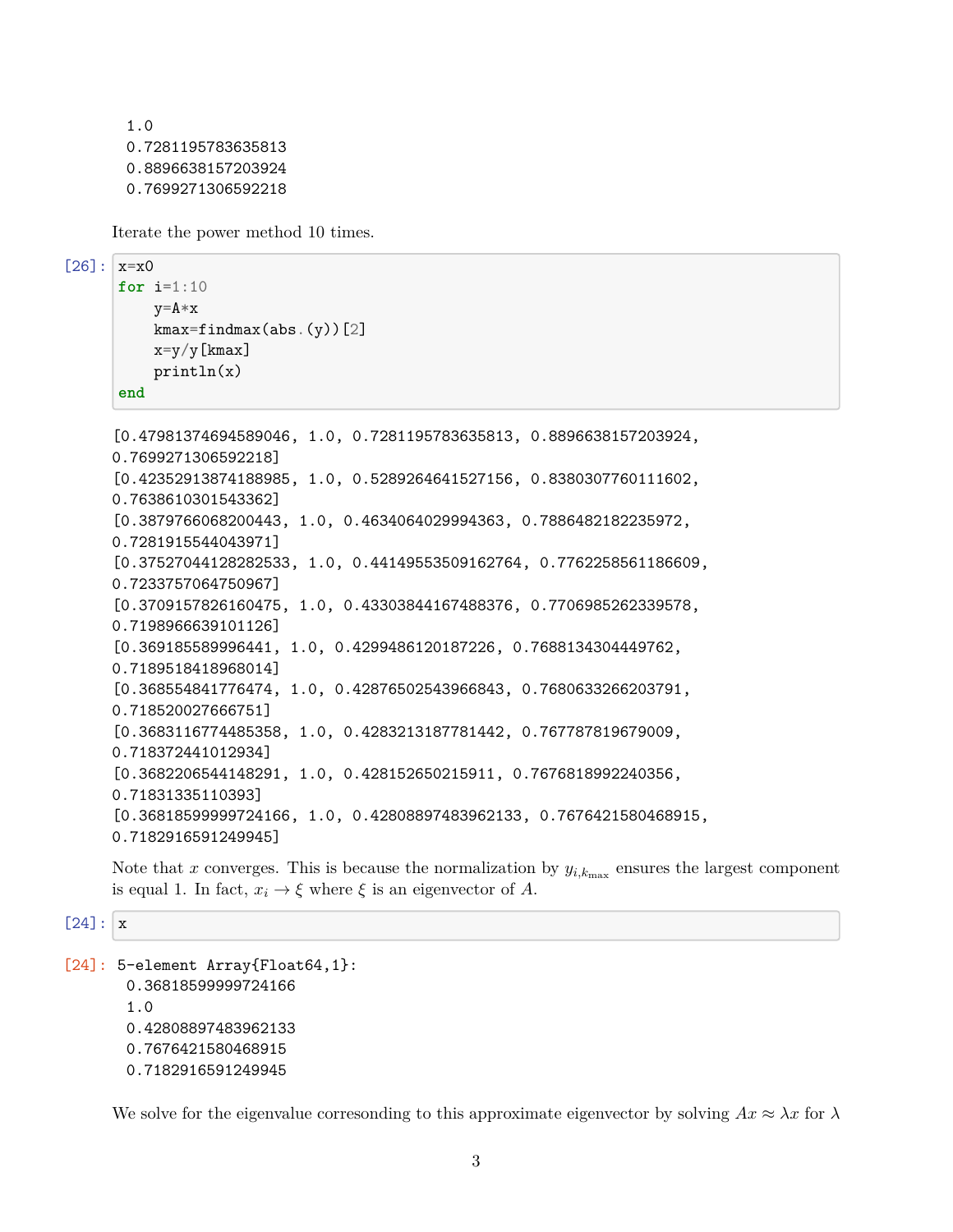by multiplying both sized with  $x^T$ . Thus,

$$
x^T A x \approx \lambda x^T x
$$

implies

$$
\lambda \approx \frac{x^T A x}{x^T x}.
$$

 $[29]$ :  $(x^+$   $*(x^+$   $*(x^+$   $*(x^+$ 

[29]: 2.2828774109847396

Great! We found the eigenvalue with largest magnitude!

Now lets use the spectral mapping theorem to find a different one.

```
[31]: I5=diagm(ones(5))
```

```
[31]: 5×5 Array{Float64,2}:
```

| 1.0 0.0 0.0 0.0 0.0 |  |  |
|---------------------|--|--|
| 0.0 1.0 0.0 0.0 0.0 |  |  |
| 0.0 0.0 1.0 0.0 0.0 |  |  |
| 0.0 0.0 0.0 1.0 0.0 |  |  |
| 0.0 0.0 0.0 0.0 1.0 |  |  |

 $[32]$ :  $B=A-I5$ 

```
[32]: 5×5 Array{Float64,2}:
      -0.76864 0.113413 0.56192 0.0133022 0.544549
      0.160613 -0.122105 0.225478 0.830307 0.851986
      0.515362 0.085126 -0.12642 0.136809 0.31097
      0.413041 0.652617 0.818995 -0.708845 0.520156
      0.140333 0.811691 0.609246 0.671665 -0.999993
```
The eigenvalues of the shifted matrix are shifted.

 $[33]$ : eigvals(B)

```
[33]: 5-element Array{Complex{Float64},1}:
       -1.472290143908671 + 0.0im
       -1.2003798538845434 - 0.03925070427346996im
       -1.2003798538845434 + 0.03925070427346996im
       -0.1358177519731486 + 0.0im
        1.2828645224004906 + 0.0im
```
The eigenvalues of  $B = (A - I)^{-1}$  are transformed by  $f(x) = 1/(x - 1)$ . This transformation changes which eigenvalues of the original matrix had largest magnitude.

 $[34]$ :  $B=inv(A-15)$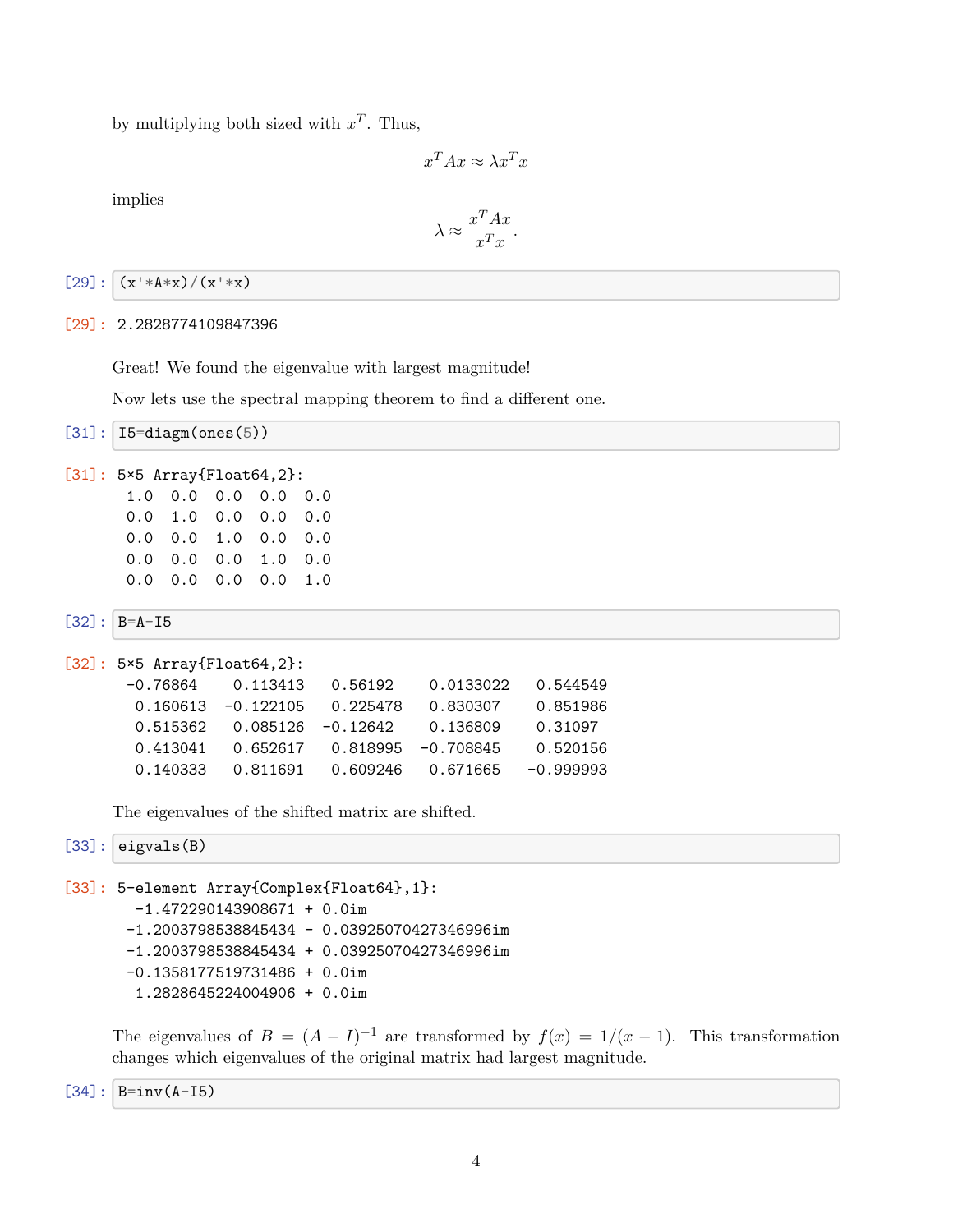```
[34]: 5×5 Array{Float64,2}:
      -1.54906 0.890354 -1.185 0.700912 -0.0888897
       2.71859 -2.28712 5.32604 -0.935327 0.701538
      -1.85015 1.92329 -4.40245 1.31966 -0.0514876
       0.187831 0.442732 0.411353 -0.460807 0.367714
       0.988238 -0.262369 1.75093 -0.166348 -0.227431
[36]: sort(abs.(eigvals(B)))[36]: 5-element Array{Float64,1}:
      0.6792139471539047
      0.7795055382222331
      0.8326246286522938
      0.8326246286522938
      7.362807773447045
[37]: |x=x0for i=1:10
         y=B*xkmax=findmax(abs.(y))[2]
         x=y/y[kmax]
         println(x)
     end
     [-0.28185861923508104, 1.0, -0.5519319760806899, 0.05808482037340505,
     0.35923924377641453]
     [-0.34334569868437614, 1.0, -0.8511689543006938, -0.046258608733400576,
     0.2758567347917048]
     [-0.31580127044308437, 1.0, -0.8288443275537682, -0.0200692242015339,
     0.28562305461697746]
     [-0.31634488061526295, 1.0, -0.8330407787731376, -0.0213517485687254,
     0.28433956055108855]
     [-0.31601718958882985, 1.0, -0.8328035964434221, -0.021051431822112672,
     0.28443317135867624]
     [-0.3160207504402694, 1.0, -0.8328519134532493, -0.021064466225407398,0.2844173618076608]
     [-0.31601681247168834, 1.0, -0.8328493931919891, -0.02106094139964802,
     0.28441827492996324]
     [-0.31601682447817203, 1.0, -0.8328499509545414, -0.021061069085597413,
     0.2844180843400272]
     [-0.31601677740195744, 1.0, -0.8328499245857917, -0.021061027458784697,
     0.2844180932534751]
     [-0.3160167772269185, 1.0, -0.8328499310541352, -0.021061028647174334,
     0.28441809098642823]
```
Again there the iteration converges to an approximate eigenvector *x* with the eigenvalue lambdaB .

 $[40]$ :  $\lambda$  lambdaB=x'\*B\*x/(x'\*x)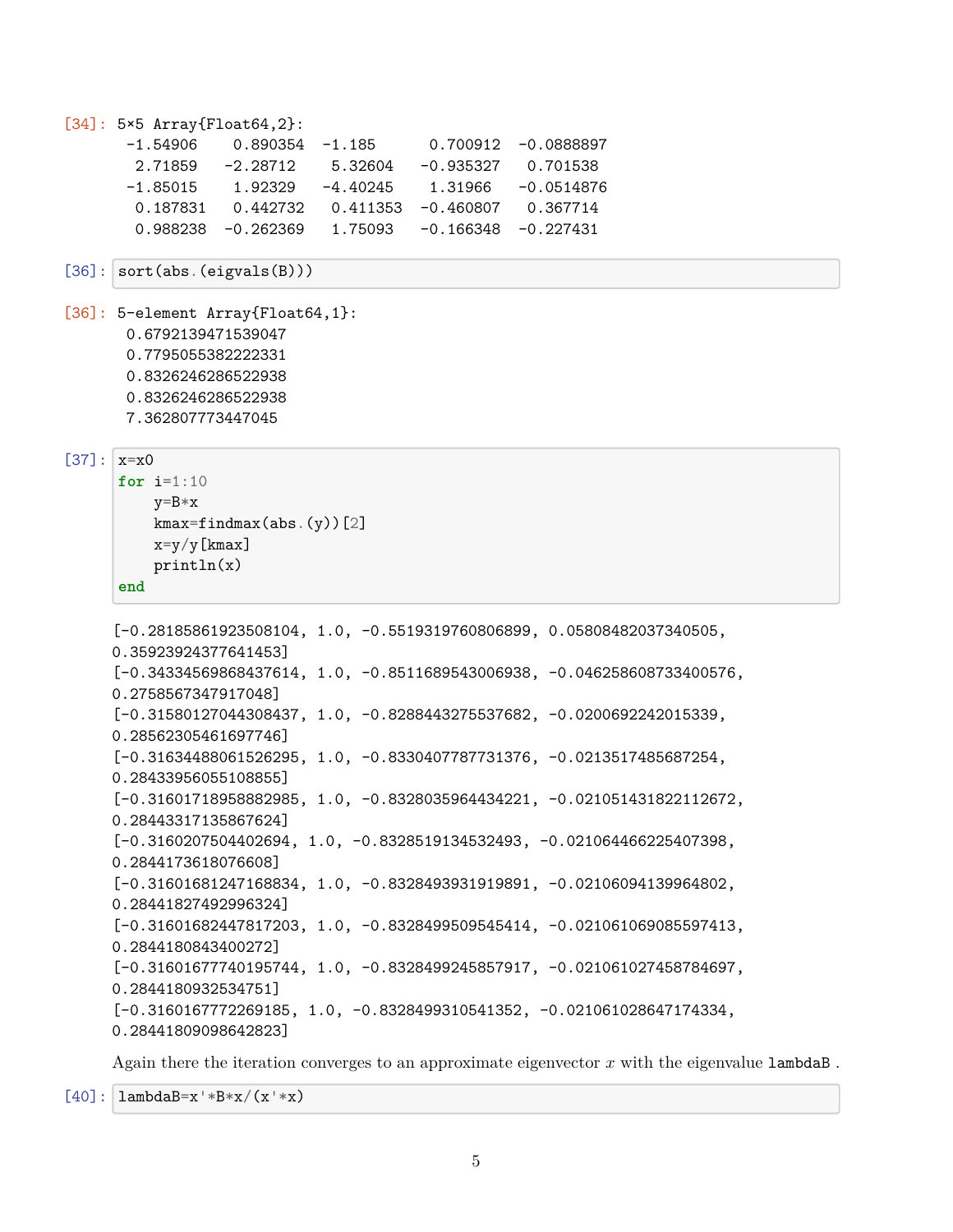## [40]: -7.362807774113873

This is an eigenvalue of  $B = (A - I)^{-1}$ . How do I tranform it back to an eigenvalue of *A*?

- $[39]$ : finv(y)=1+1/y
- [39]: finv (generic function with 1 method)
- $[41]$ : finv(lambdaB)
- [41]: 0.8641822480391521

Is this an eigenvalue of *A*?

```
[43]: x' * A * x / (x' * x)
```
- [43]: 0.8641822477730835
- [46]: lreal=real(eigvals(A))
- [46]: 5-element Array{Float64,1}: -0.4722901439086724
	- -0.20037985388454294
	- -0.20037985388454294
	- 0.8641822480268515
	- 2.2828645224004904

```
[47]: limag=imag(eigvals(A))
```

```
[47]: 5-element Array{Float64,1}:
        0.0
       -0.03925070427347015
```
- 0.03925070427347015
- 0.0
- 0.0

```
[48]: using Plots
```

```
[58]: scatter(lreal,limag,size=[300, 300])
      scatter!([1],[0])
      scatter!([0],[0.04])
```
[58]: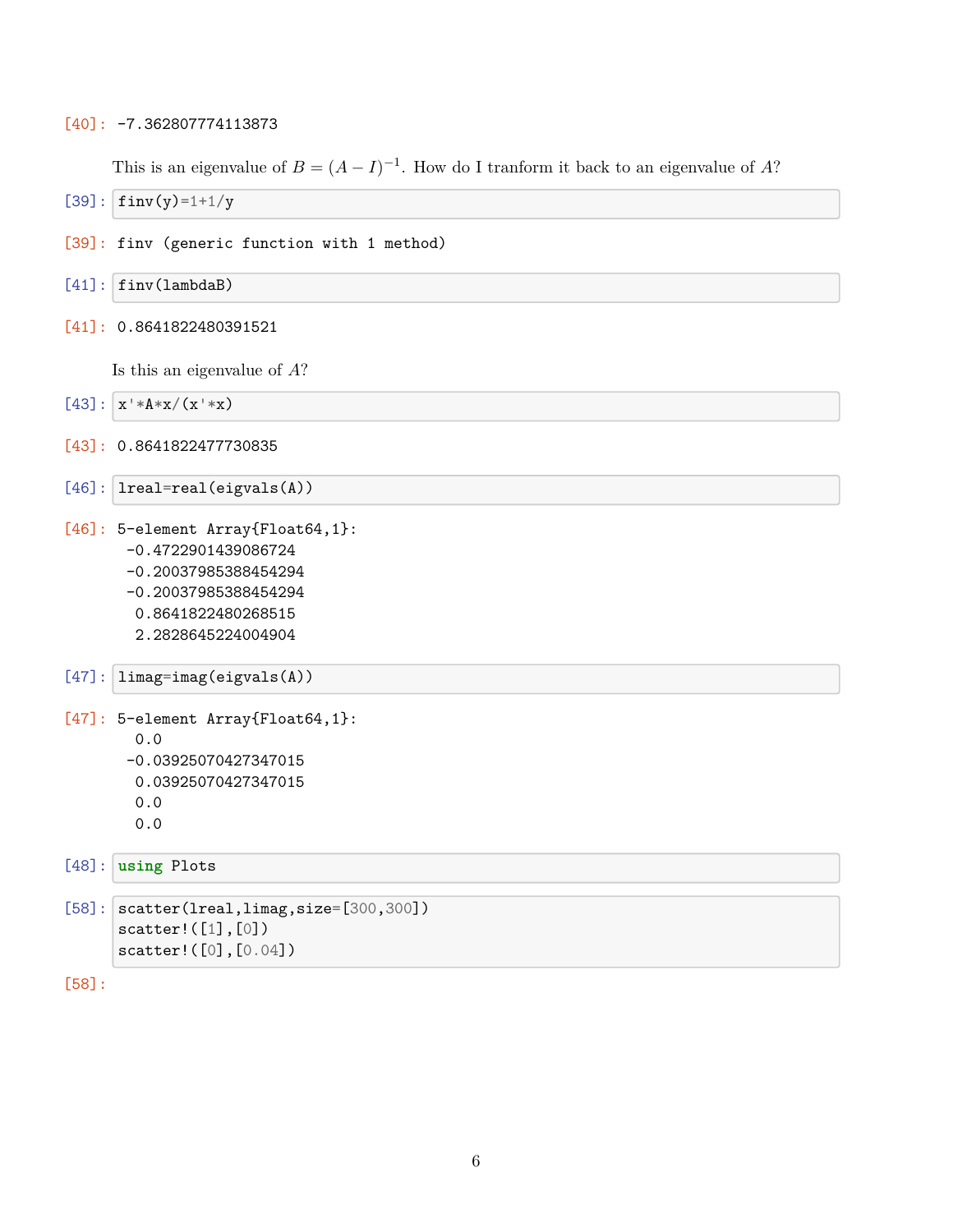

The reciprocal of the distance between the red dot and the blue dots represent the eigenvalues of *B*. We now try a different shift using a green dot that is closer to one of the complex eigenvalues.

Note that the scale on the imaginary axis is very streched compared to the real axis. Therefore, the green dot is actually much closer to the complex conjugate pair at the bottom of the graph than it looks in the picture.

```
[57]: B=inv(A-0.04im*I5)
```

```
[57]: 5×5 Array{Complex{Float64},2}:
      -5.38886+1.34092im 0.845468-0.233867im … -2.55373+0.924513im
      -1.33746+0.13631im -0.428572+0.146132im -0.408669+0.185069im
       2.79216-0.540375im -0.846611+0.104276im 1.6023-0.407256im
      0.235684+0.129776im 1.10753-0.186958im 1.07459-0.0817932im
       1.41899-0.439497im 0.593792+0.027995im -0.577469-0.196677im
```

```
[74]: x=x0for i=1:10
          y=B*x
          kmax=findmax(abs.(y))[2]x=y/y[kmax]
      end
```
Here b2lambda is the approximate eigenvalue of the *B*.

```
[75]: b21ambda=x'*B*x/(x'*x)
```
 $[75]$ : -5.4420724355684955 + 0.04160965151088069im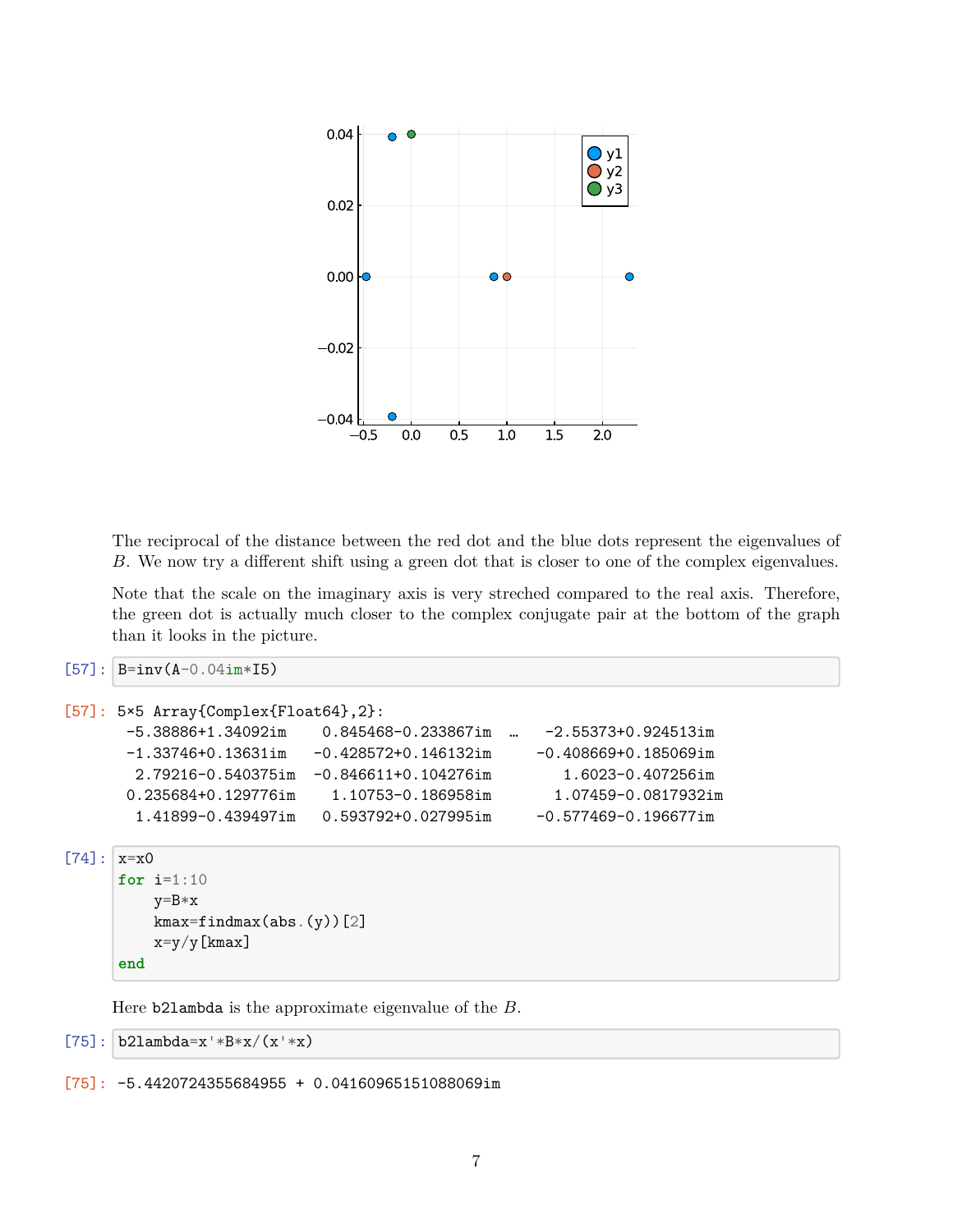```
[76]: alpha=0.04imfinv(y)=a1pha+1/y
```
[76]: finv (generic function with 1 method)

```
[77]: finv(b2lambda)
```

```
[77]: -0.18374278460286117 + 0.03859511733342719im
```

```
[72]: x' * A * x / (x' * x)
```

```
[72]: -0.20036203927460988 + 0.03921823262131716im
```

```
[73]: eigvals(A)[3]
```

```
[73]: -0.20037985388454294 + 0.03925070427347015im
```
Aha! That's another eigenvalue of *A*, but it's not really that close. One could increase the number of iterations for a better approximation. To see why this iteration does not converge as quickly as the previous one, let's look at the magnitude of the eigenvalues of *B*.

```
[80]: sort(abs.(eigvals(B)))
```

```
[80]: 5-element Array{Float64,1}:
       0.43797891551944873
       1.1559257308581499
       2.109789250063254
       4.640745481792021
       4.990486764108617
```
Note that rate that the ratio of the largest to second largest eigenvalue in magnitude determines the rate of convergence. In this case

```
(4.640745481792021
 4.990486764108617
                   )n
```
tends to zero as  $n \to \infty$  determines how fast the iteration converges. Since this ratio is close to 1 (but of course still less), then the rate of convergence will be slower than in the previous example.

We can obtain faster convergence by using the new approximation  $\text{fin}(b2\text{lambda})$  of the eigenvalue to construct a different shifted inverse Bbetter for which the power method has faster convergence properties.

```
[83]: Bbetter=inv(A-finv(b2lambda)*I5)
```

```
[83]: 5×5 Array{Complex{Float64},2}:
```

```
-42.1632+45.1196im 9.46543-0.490508im … -28.0544+47.2458im
-8.82996-11.0427im -2.62948+3.66038im -10.4311-6.88396im
 17.6858-19.2107im -4.5782+0.403193im 11.9551-19.9739im
0.424046+26.52im 5.91541-4.80023im 7.95857+21.5164im
```